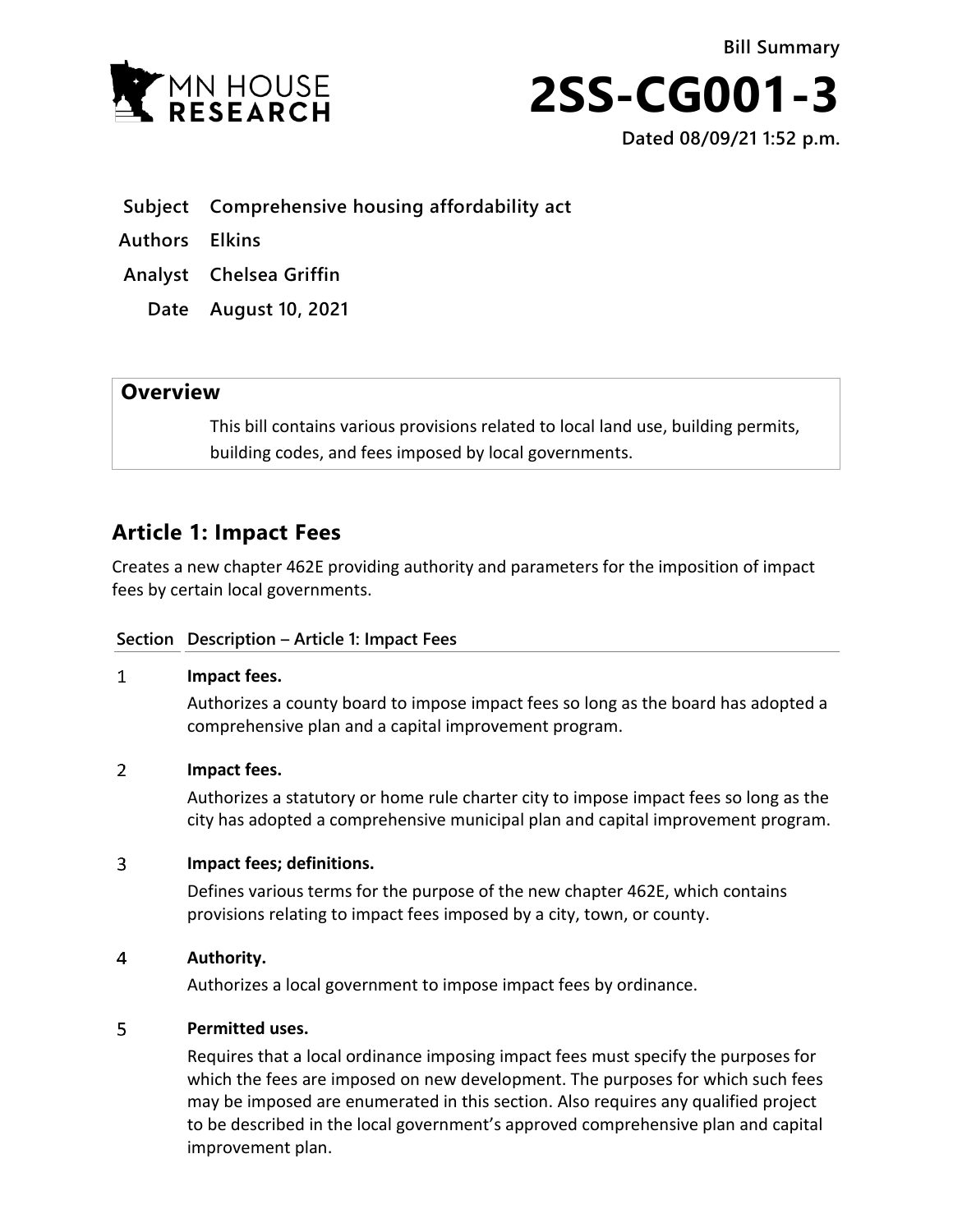## **Section Description – Article 1: Impact Fees**

#### 6 **Formula; contributions.**

Requires a local impact fee ordinance to specify the formula by which fees will be imposed. The formula must result in fee amounts that are just and equitable, and must provide for credits off-setting some or all of the fees to reflect what the new development may have contributed financially in other ways (e.g. taxes, other fees) toward the purposes for which the impact fee was imposed.

#### $\overline{7}$ **Advisory committee.**

Requires a local government that imposes impact fees to establish an impact fee advisory committee to assist in developing the ordinance.

#### 8 **Exemptions.**

Provides that an impact fee ordinance may provide exemptions from impact fees for low- and moderate-income housing if the need for such housing is identified in the comprehensive plan.

#### 9 **Refund of unused fees.**

Requires impact fees to be placed in a separate account and used only for qualified projects. Provides that impact fees may accumulate for six years and an impact fee ordinance may provide for a onetime extension of five years. Unused fees must be refunded to the current owners of the property on which the fees were imposed in proportion to the amount paid.

#### 10 **Notice; recording.**

Requires impact fees paid or due to be recorded and notice of such fees to be provided to a purchaser of real property.

#### 11 **Model impact fee ordinance.**

Requires the League of Minnesota Cities, in collaboration with other stakeholders, to develop a model impact fee ordinance for local governments on or before December 31, 2022.

## **Article 2: Municipal Street Improvement Districts**

Authorizes the establishment of municipal street improvement districts and the imposition of street improvement fees on developed parcels or tracts within the district.

Effective July 1, 2022.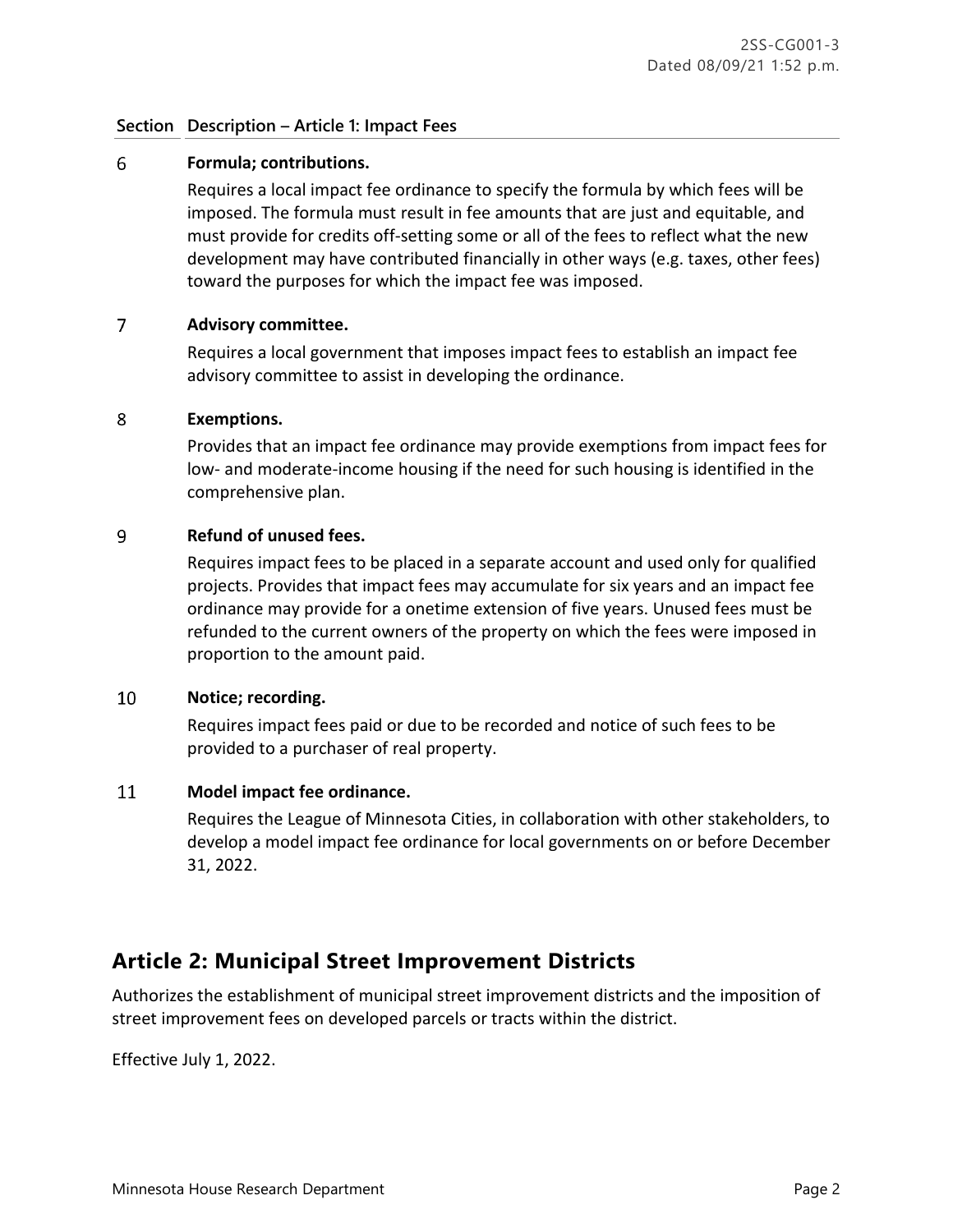## **Section Description – Article 2: Municipal Street Improvement Districts**

#### $\mathbf{1}$ **Municipal street improvement districts.**

Creates a new section 435.39 governing municipal street improvement districts.

**Subd. 1. Definitions.** Defines various terms for the purpose of the section.

**Subd. 2. Authorization.** Authorizes a municipality to impose a street improvement fee by ordinance after providing public notice and holding a public hearing.

**Subd. 3. Street improvement fee.** Requires street improvement fees to be apportioned to all developed parcels in the district. A street improvement district must not include any property located in another street improvement district.

**Subd. 4. Apportionment.** Requires the costs of municipal street improvements and maintenance to be apportioned to developed parcels or tracts of land in the district on the basis of each parcel's or tract's relative share of vehicular trips to and from all developed parcels and tracts in the district during the preceding calendar quarter based on sample data from a certified source.

**Subd. 5. Adoption of plan; notice and hearing.** Requires a municipality to propose and adopt a street improvement plan before establishing a municipal street improvement district or authorizing a street improvement fee. Notice and a public hearing must occur on the plan prior to adoption.

**Subd. 6. Use of fees.** Requires street improvement fee revenue to be placed in a separate account and used only for projects in the street improvement district that are also identified in the municipal street improvement plan.

**Subd. 7. Collection; up to 20 years.** Requires an ordinance imposing a street improvement fee to provide for billing and payment of the fee on a stated, regular basis. The fee may be collected for no more than 20 years. Fees unpaid for at least 30 days may be certified to the county auditor for collection as a special assessment in the following calendar year.

**Subd. 8. Not exclusive means of financing improvements.** Clarifies that a municipality that imposes a street improvement fee may impose other measures under law or home rule charter to pay the costs of local street improvements or maintenance. However, such a municipality must not impose special assessments for projects funded with street improvement fees.

**Subd. 9. Unimproved parcels; fees.** Prohibits a municipality from imposing a street improvement fee on an unimproved parcel in a street improvement district until three years or more after the date of substantial completion of the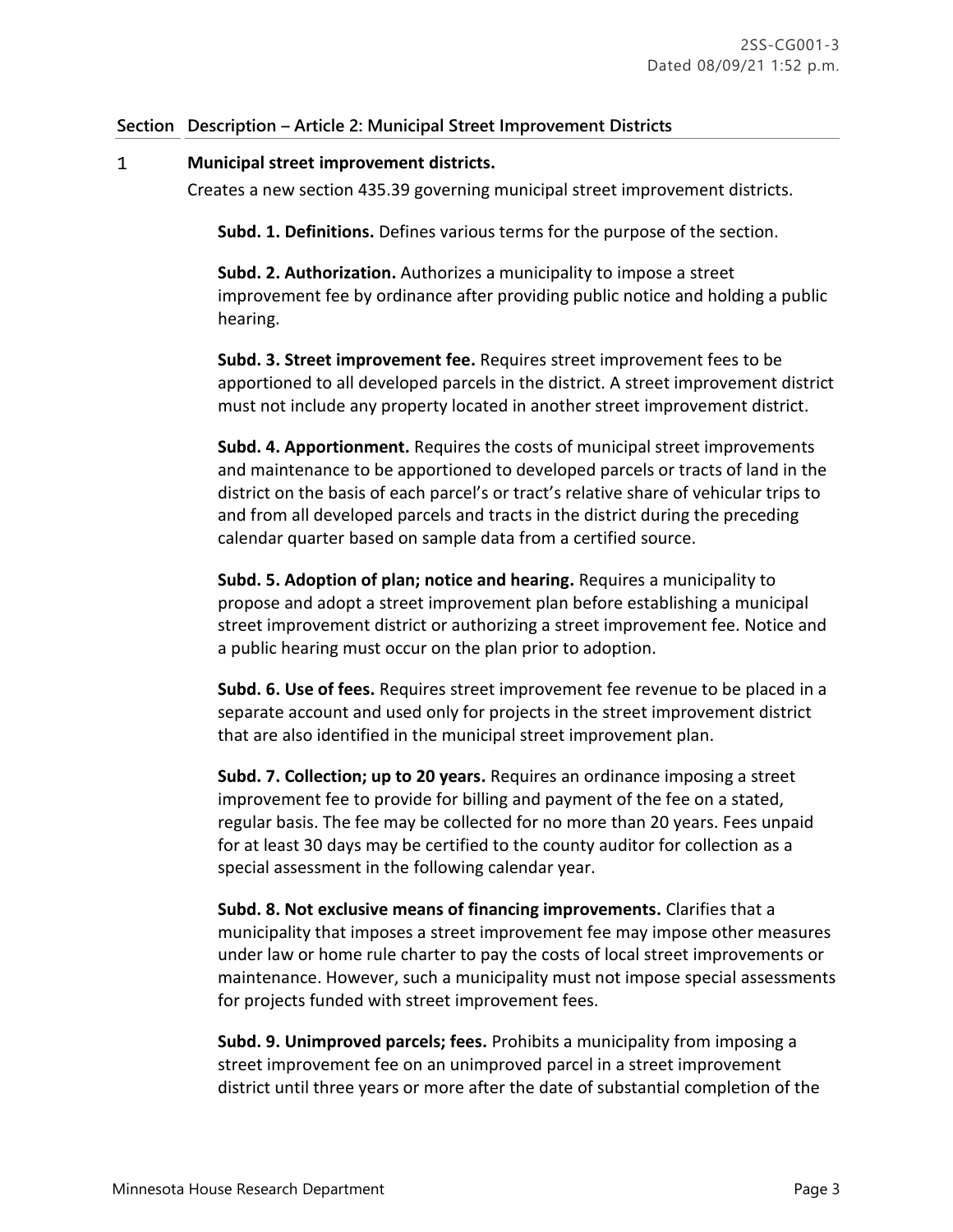## **Section Description – Article 2: Municipal Street Improvement Districts**

paving of the unimproved street or the date a structure is built and occupied, whichever is later.

**Subd. 10. Institutions of public charity.** Prohibits a municipality from imposing a street improvement fee on any parcel owned by an institution of public charity.

**Subd. 11. Appeal to district court.** Provides that any affected landowner may appeal the street improvement fee to the district court by serving notice on the mayor or municipal clerk.

# **Article 3: Planning and Zoning**

Amends statutes related to conflicts between comprehensive plans and local government official controls and other regulations and policies.

## **Section Description – Article 3: Planning and Zoning**

#### $\mathbf{1}$ **Adopted by ordinance.**

Clarifies that official controls do not conflict with a county comprehensive plan if the official controls permit all of the uses permitted or required in the comprehensive plan at the permitted or required densities and the official controls prohibit all of the uses that are prohibited by the comprehensive plan.

Applies to official controls adopted by a county board.

#### $\overline{2}$ **Interim ordinance.**

Provides that a housing proposal that is consistent with the city comprehensive plan on the date of submission and is submitted or pending before the adoption of an interim ordinance is exempt from the regulations, restrictions, or prohibitions in the interim ordinance.

#### $\overline{3}$ **General requirements.**

Clarifies that official controls do not conflict with a land use plan if the official controls permit all of the uses that are permitted or required in the land use plan at the permitted or required densities and the official controls prohibit all of the uses prohibited by the land use plan.

Applies to official controls adopted by a city or town.

#### 4 **Terms of regulations.**

Clarifies that regulations do not conflict with a comprehensive plan if the regulations permit all of the uses permitted or required in the comprehensive plan at the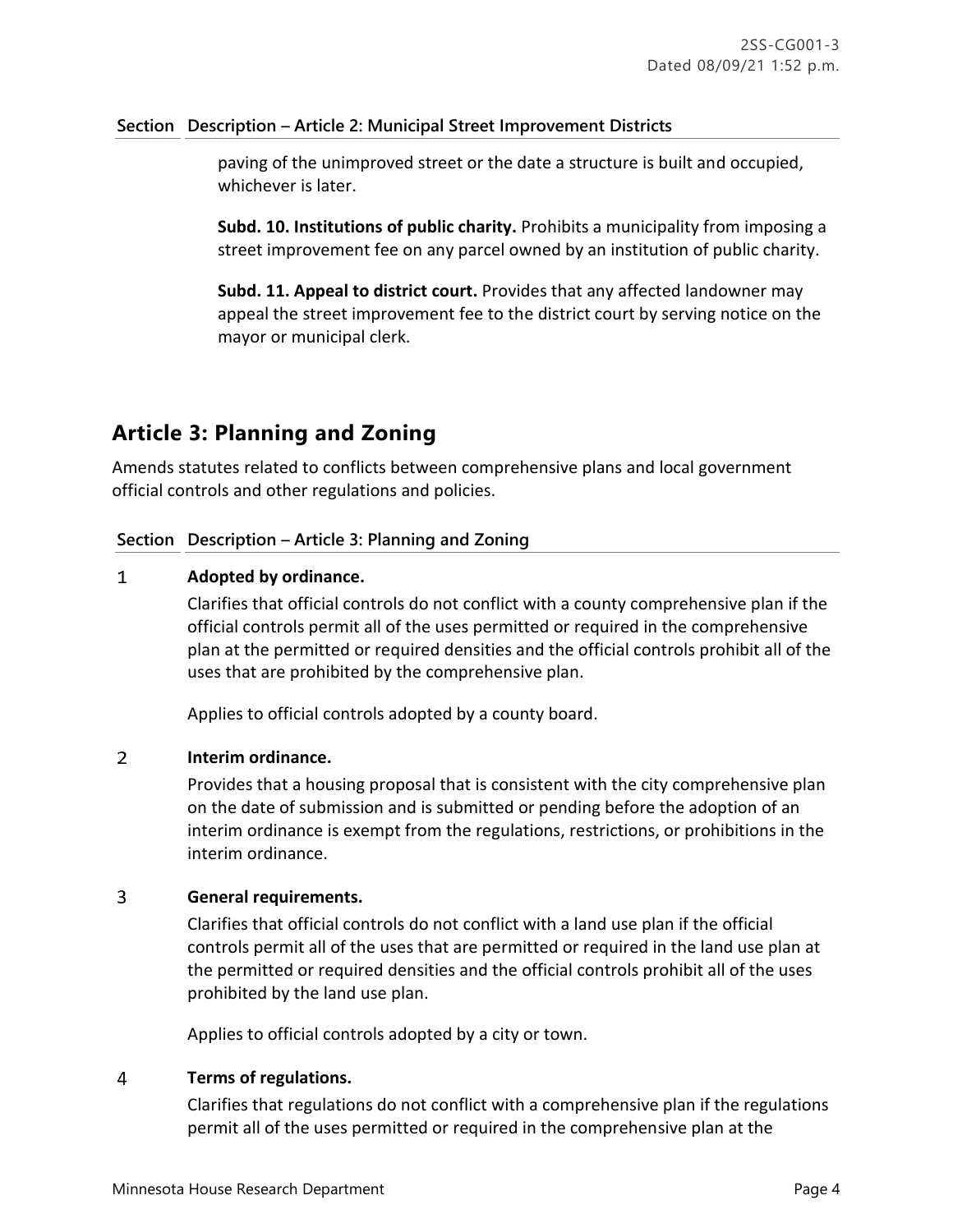### **Section Description – Article 3: Planning and Zoning**

permitted or required densities and the regulations prohibit all uses that are prohibited by the comprehensive plan.

Applies to regulations adopted by a city or town.

#### 5 **Affordable, life-cycle goals.**

Provides that only parcels consistent with the policies of the Metropolitan Development Guide and zoned for multifamily housing at the guided level of density may qualify toward a municipality's affordable and life-cycle housing goals.

Applies in the counties of Anoka, Carver, Dakota, Hennepin, Ramsey, Scott, and Washington.

#### 6 **No conflicting zoning, fiscal device, official control.**

Clarifies that fiscal devices and official controls do not conflict with a comprehensive plan if they permit all of the uses permitted or required in the comprehensive plan at the permitted or required densities and they prohibit all of the uses prohibited by the comprehensive plan.

Applies to fiscal devices and official countrols adopted by cities, counties, and towns in the counties of Anoka, Carver, Dakota, Hennepin, Ramsey, Scott, and Washington.

#### $\overline{7}$ **No conflict with plans.**

Clarifies that fiscal devices and official controls do not conflict with a comprehensive plan if they permit all of the uses permitted or required in the comprehensive plan at the permitted or required densities and they prohibit all of the uses prohibited by the comprehensive plan.

Applies to fiscal devices and official countrols adopted by cities, counties, and towns in the counties of Anoka, Carver, Dakota, Hennepin, Ramsey, Scott, and Washington.

#### 8 **Amendments.**

Provides that an official control in conflict with a comprehensive plan shall be amended within 60 days of the submission of a development application that is not in conflict with the comprehensive plan.

Applies in the counties of Anoka, Carver, Dakota, Hennepin, Ramsey, Scott, and Washington.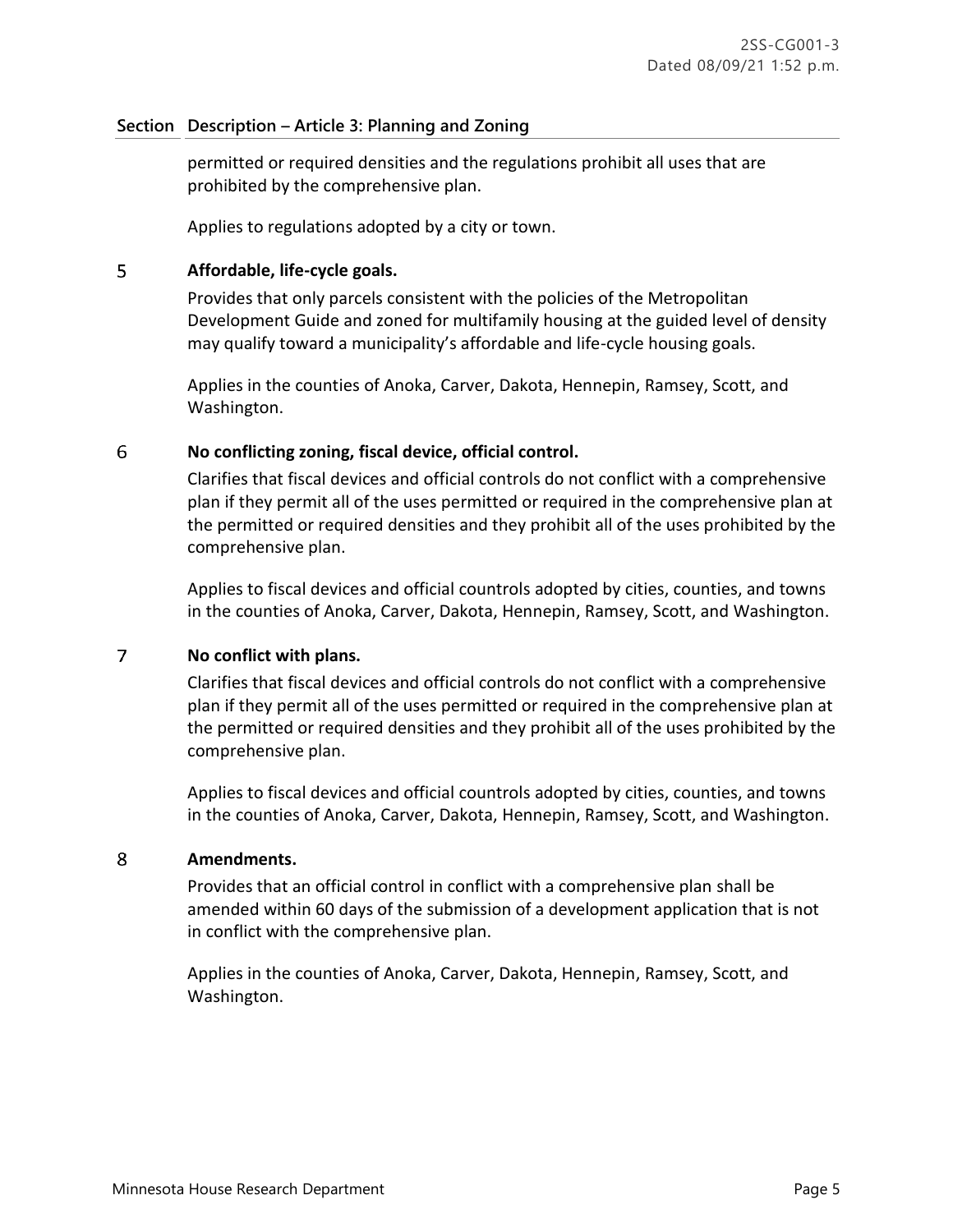# **Article 4: Limiting Regulations on Residential Development**

Adds duplexes as a permitted use in certain residential areas and creates new limits on residential development regulations.

## **Section Description – Article 4: Limiting Regulations on Residential Development**

#### $\mathbf{1}$ **Duplex is a permitted use.**

Provides that a duplex is a permitted use in all areas zoned for single-family residential use and in any residential subdivision development.

#### $\overline{2}$ **Limiting regulations on residential development.**

**Subd. 1. Application.** Clarifies which official controls the section applies to.

**Subd. 2. Planned unit development.** Prohibits a municipality from requiring a planned unit development agreement in lieu of a proposed residential development if the proposed development complies with existing city zoning ordinances, subdivision regulation, or qualifies as a conditional use. Also prohibits a municipality from requiring planned unit development agreement conditions that exceed the State Building Code requirements. Planned unit development agreements must be available to the public before review of the agreement.

**Subd. 3. Limitation on aesthetic mandates.** Prohibits a municipality from conditioning approval of a building permit, subdivision development, or planned unit development on specific materials, design, amenities, and other aesthetics that are not required by the State Building Code.

**Subd. 4. Garages.** Prohibits a municipality from requiring more than one garage for a single-family dwelling.

# **Article 5: Municipal Dedication Fees**

Amends the municipal dedicated land provisions to cap fees, amend fee payments, and provide record keeping requirements.

## **Section Description – Article 5: Municipal Dedication Fees**

#### $\mathbf{1}$ **Dedication.**

Adds sidewalks to uses of dedicated land. Caps the park fee at ten percent of the fair market value of the development. Allows for certain in-kind contributions for fee payment. Provides that the value of any portion dedicated or preserved for parks or trails must be deducted from any cash fee. Requires a municipality to maintain records detailing the purposes for which money was obtained and the manner in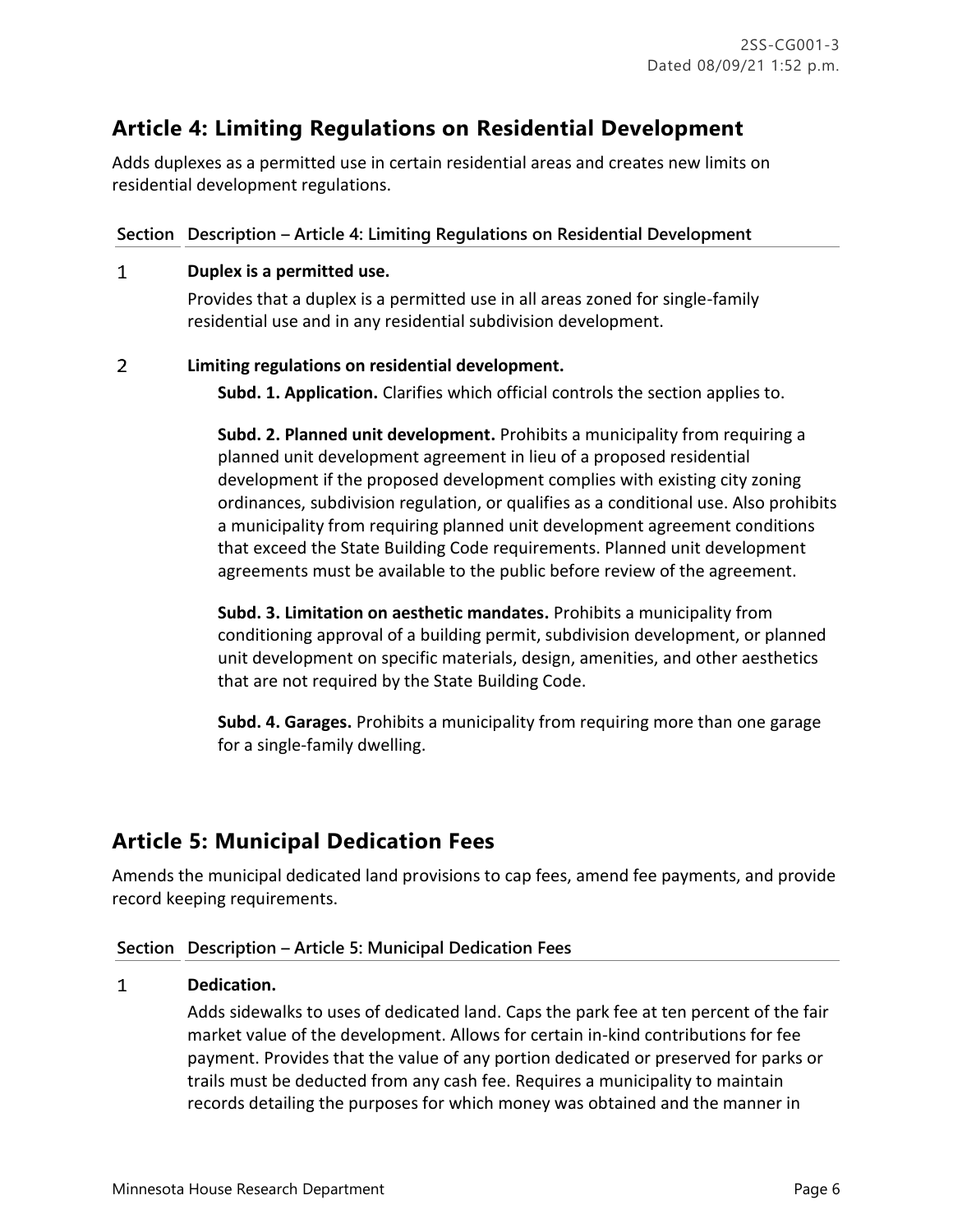### **Section Description – Article 5: Municipal Dedication Fees**

which it was spent to further those purposes. Prohibits a municipality from requiring a dedication of land for certain streets.

## **Article 6: Metropolitan Area Density of Development**

Creates requirements for land use plan residential development densities.

### **Section Description – Article 6: Metropolitan Area Density of Development**

#### $\mathbf{1}$ **Land use plan.**

Provides that a land use plan and related official controls for certain areas must provide for a density of residential development of at least five units per acre or no more than one unit per ten acres if intended to remain rural.

Effective the day following final enactment and applies to a land use plan amendment proposed on or after that date. Applies in the counties of Anoka, Carver, Dakota, Hennepin, Ramsey, Scott, and Washington.

## **Article 7: Metropolitan Council; Sewer Availability Charges**

Creates a new sewer availability charge adjustment requirement.

**Section Description – Article 7: Metropolitan Council; Sewer Availability Charges**

#### $\mathbf{1}$ **Allocation of treatment, interceptor costs; reserved capacity.**

Requires the Metropolitan Council to adjust the sewer availability charge (SAC) so that development in unsewered areas is assessed at three SAC units per acre without regard to the actual number of connections.

Applies in the counties of Anoka, Carver, Dakota, Hennepin, Ramsey, Scott, and Washington and is effective January 1, 2023.

## **Article 8: Low Income Housing Applications**

Adds provisions related to applications for local housing money.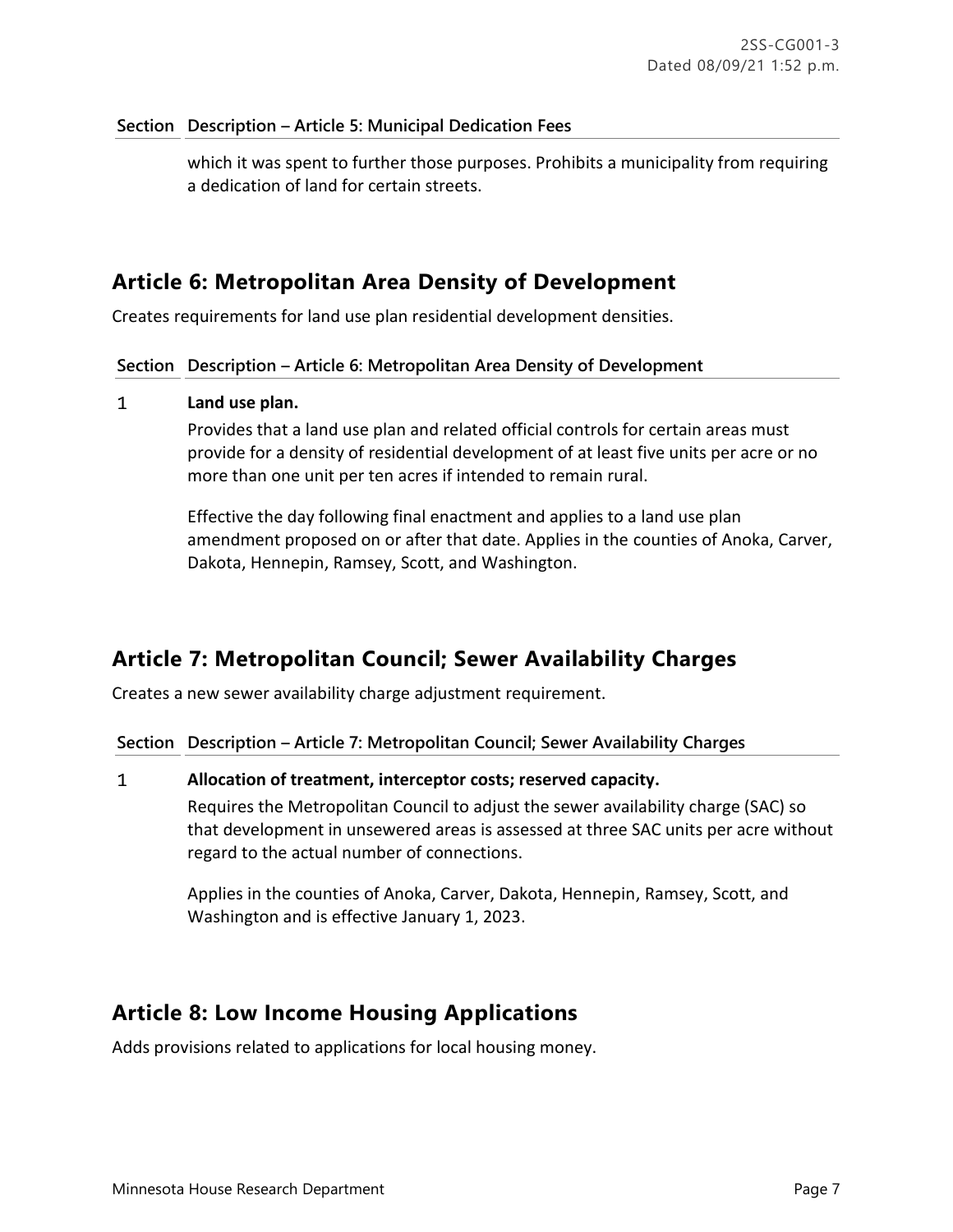## **Section Description – Article 8: Low Income Housing Applications**

#### $\mathbf{1}$ **Applications allowed.**

Requires a city as defined under chapter 462C to accept an application to the Minnesota Housing Finance Agency for a project as the city's application for local housing money for the same project.

#### $\overline{2}$ **Late fines prohibited.**

Prohibits a city as defined under chapter 462C from fining certain nonprofits for turning in a late application for local housing money.

## **Article 9: Building Permit Deadlines**

Adds building permits to agency action deadline statute and prohibits local government opt outs from the temporary family health care dwelling requirements.

### **Section Description – Article 9: Building Permit Deadlines**

#### **Definitions.**  $\mathbf{1}$

Adds written applications for building permits to the definition of "request".

#### $\overline{2}$ **Deadline for response.**

Adds written requests for building permits to agency approvals or denials with a 60 day deadline.

### 3 to 4 Opt-out.

Prohibits local governments from opting out of temporary family health care dwelling requirements.

Effective retroactively from September 1, 2016.

## **Article 10: Building Permit Fees**

Requires building permit fees to be based on a cost per square foot starting in 2022.

### **Section Description – Article 10: Building Permit Fees**

#### $\mathbf{1}$ **Building permit fees; municipalities.**

Requires fees for building permits adopted by a municipality to be based on a cost per square foot as of January 1, 2022. Fees must be publicly available.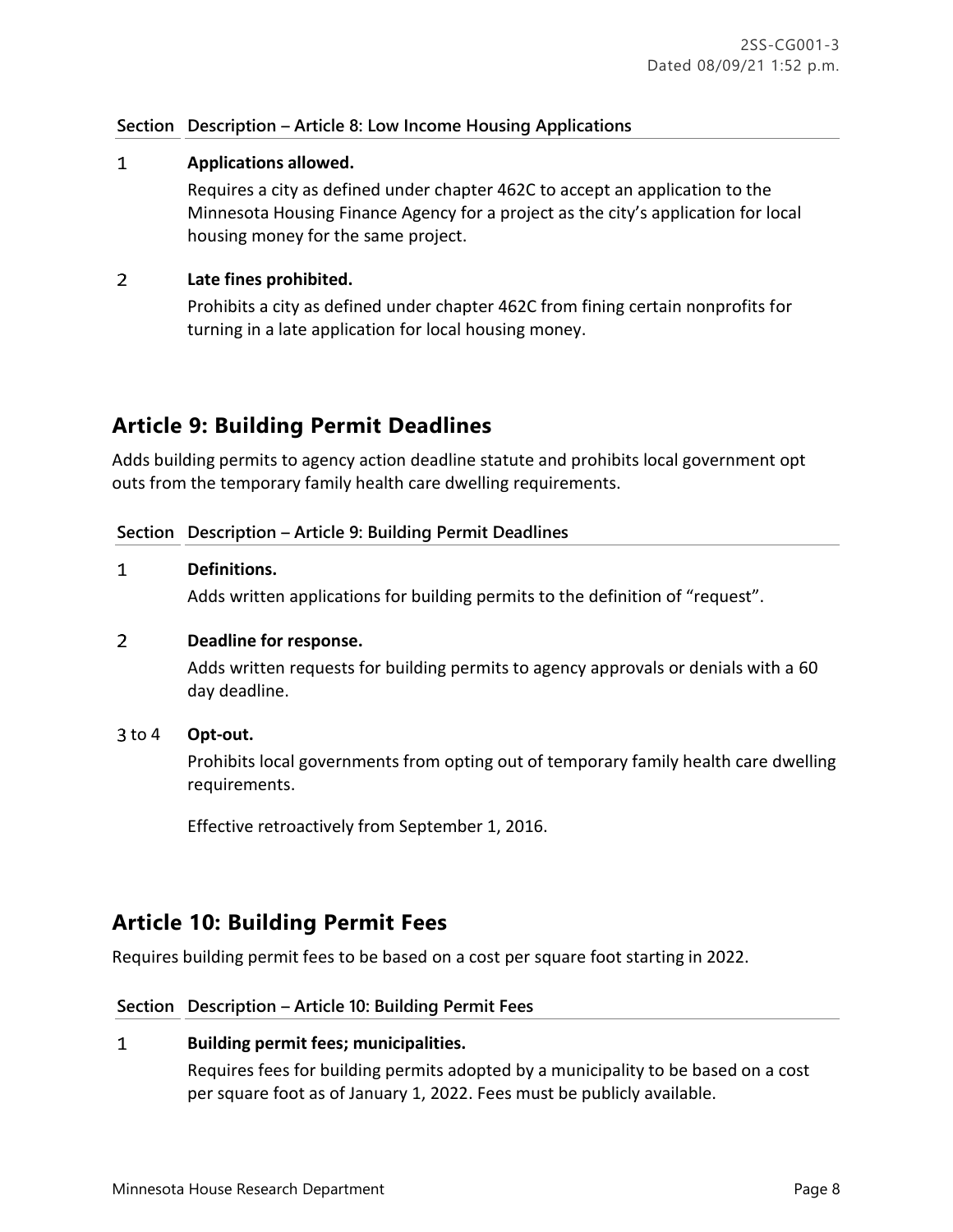# **Article 11: Energy Cost Disclosure and Energy Code Payback Period**

Contains amendments to model building code adoption requirements and creates a new requirement for disclosure of utility costs for residential real property.

## **Section Description – Article 11: Energy Cost Disclosure and Energy Code Payback Period**

#### $\mathbf{1}$ **Adoption of code.**

Requires the commissioner of the Department of Labor and Industry to review and adopt model building codes within two years of the published edition date no sooner than 2026 unless provided by law. The commissioner may not adopt new energy codes unless the commissioner determines that any cost to residential construction or remodeling per unit would be no more than the net present value of the projected energy savings over 30 years due to the proposed changes. The limitations on adoption of new codes do not apply to code changes necessary to protect the immediate health, safety, and welfare of the public.

Effective retroactively from January 1, 2021, and applies to rules proposed or adopted but not yet effective as of January 1, 2021.

#### $\overline{2}$ **Energy cost disclosure requirement.**

Requires a seller of residential real property to disclose to a prospective purchaser the total cost of utility usage over the previous 12 month period along with information about how the cost compares to the average cost of such utilities per residential household statewide.

# **Article 12: Construction and Development Fee Report**

Amends statutory requirements for municipal reporting of construction and developmentrelated fee collections to the Department of Labor and Industry.

## **Section Description – Article 12: Construction and Development Fee Report**

#### $\mathbf{1}$ **Annual report.**

Changes the threshold for construction and development-related fee collections in municipal annual reports to the Department of Labor and Industry to fees collected in excess of \$7,000. Adds requirements for increased specificity in such reports. Requires a municipality with less than \$7,000 in collections to submit a report stating this fact. Requires the department to include certain definitions when developing the reporting form.